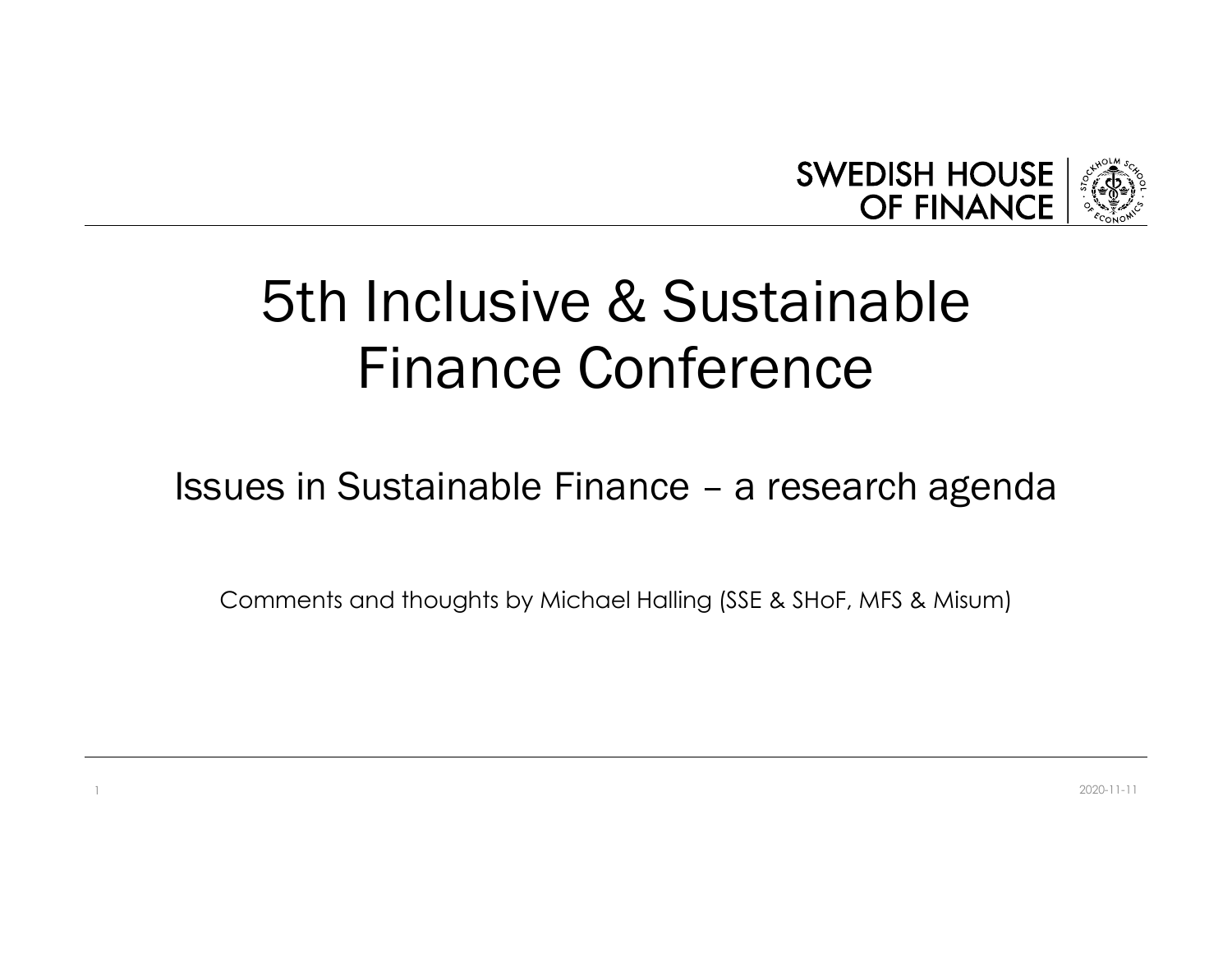### **OVERVIEW**



- Disclaimer: the following comments are not the outcome of rigorous research. They represent my opinion, are subjective and not comprehensive. They are meant to stimulate a discussion.
	- I do think that sustainable finance needs exactly that: discussions about the research agenda; focused programs and initiatives rather than vague and unspecific programs with catchy titles.
	- Please note that my examples will be highly stylized and meant to only illustrate potential challenges in research.
	- My claims will be on a general level rather than prioritizing and emphasizing individual research questions.

### • Four key themes:

- Fact-based versus agenda-driven research.
- Theory.
- Data.
- Interdisciplinary approaches.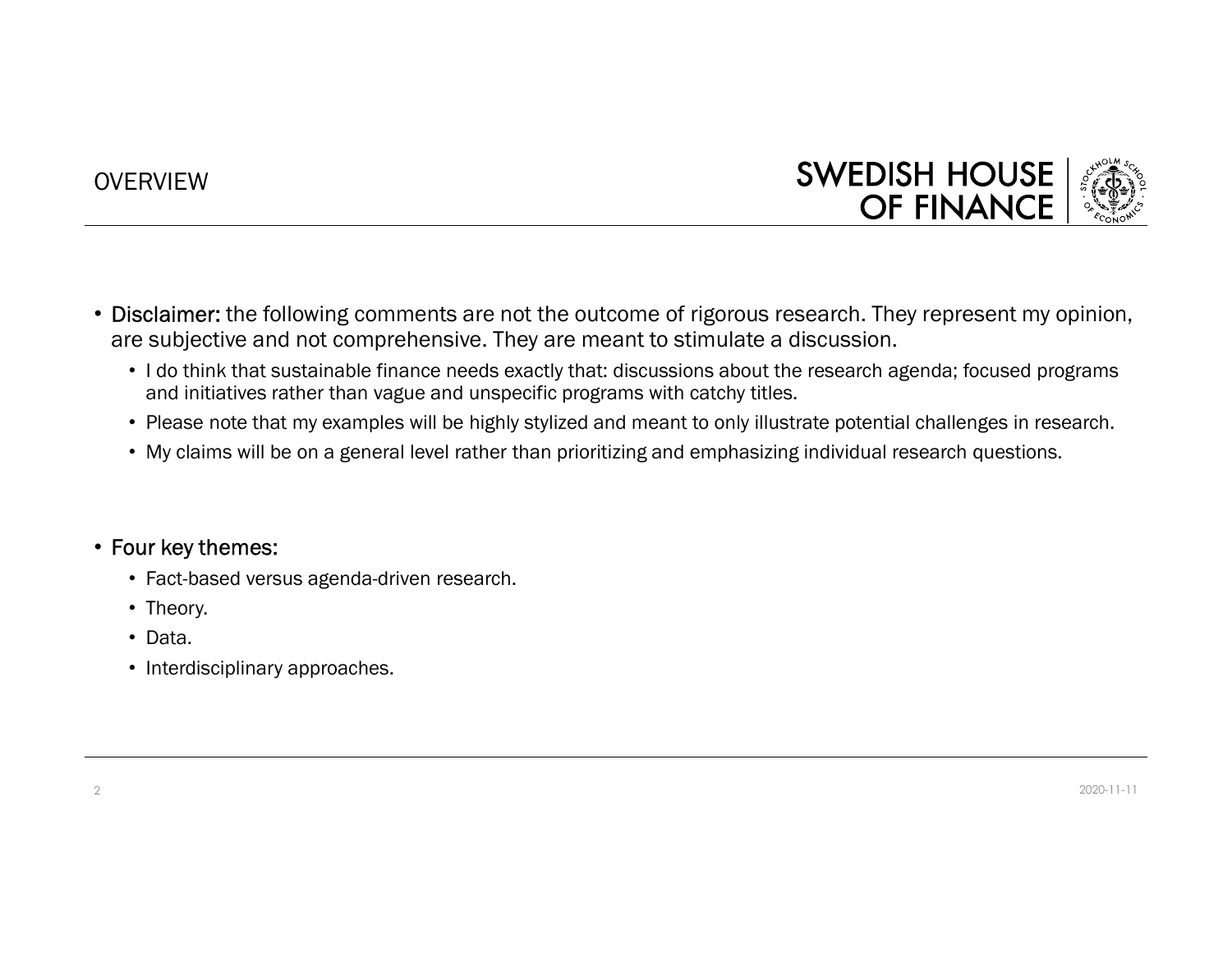



- Challenge in the context of sustainability because the agenda is clear --- but that must not drive our research results.
- Agenda-driven results might appear to be successful in the short-run but will be very counter-productive and costly for the process of transforming our economy into a more sustainable economy in the long-run.
- Example 1: the debate in asset management.
	- "Doing well by doing good":
		- Not surprisingly, a popular result.
		- Sounds a bit too good to be true.
	- However, in the long run, investors might need to realize that in order to save the planet we might have to give up returns even if that is a less popular message.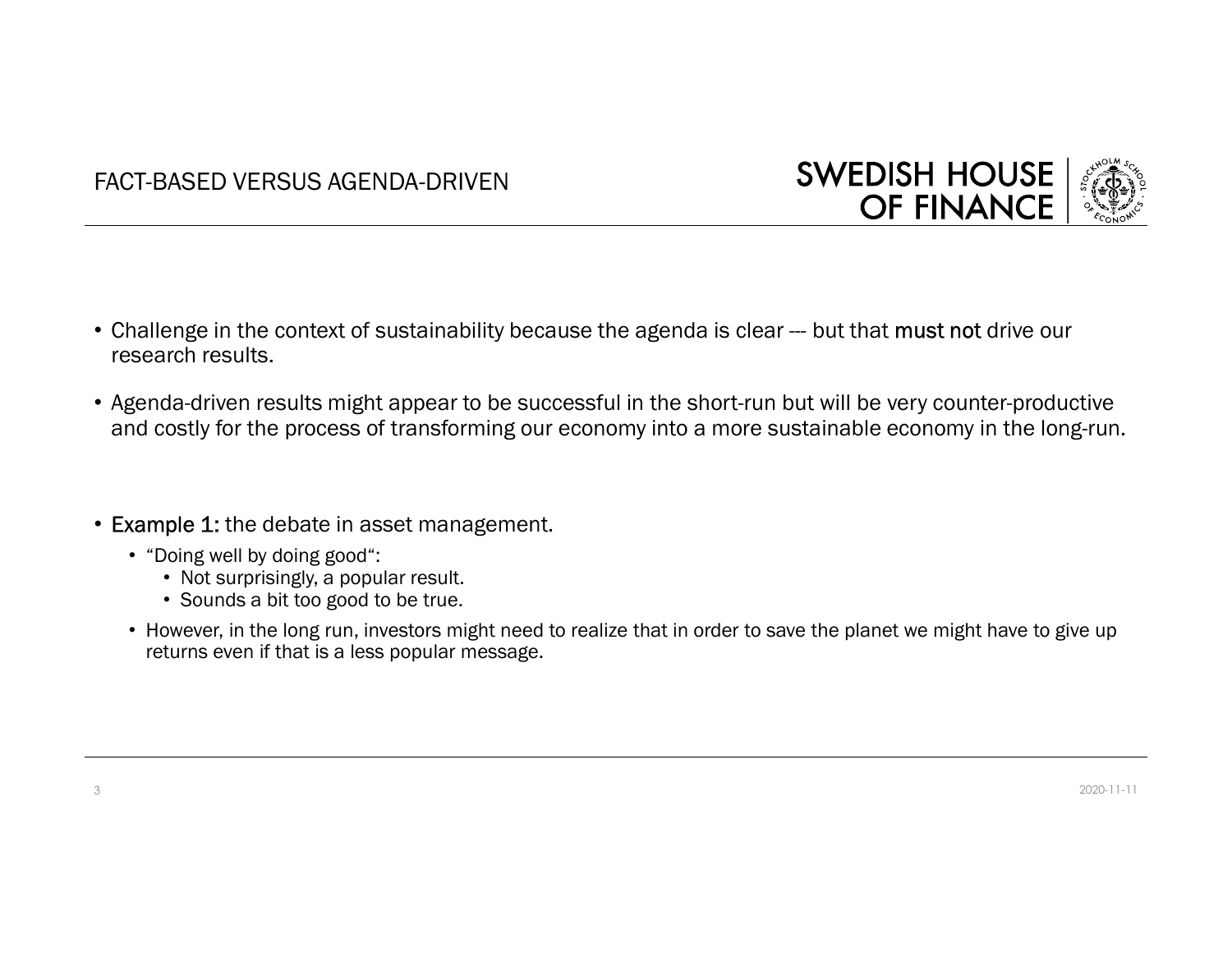



- FACT-BASED VERSUS AGENDA-DRIVEN<br>
SWEDISH HOUSE<br>
∴<br>
∴<br>
 Example 2: the debate about the goals of the firm shareholder value maximization versus stakeholder<br>
value maximization.<br>
 Interestingly, it is almost precisely value maximization.
	- Interestingly, it is almost precisely 50 years after Friedman's famous NYT article in which he claims, "the only social responsibility of business is to increase its profits".
	- Interesting sequence of posts about the Friedman article including contributions by Zingales, Rajan, Fama, Edmans, Kaplan, etc.: https://promarket.org/tag/friedman-50-years-later/
	- A common theme of those blog posts is that one needs to read Friedman's NYT article carefully, put it in perspective to economic theory and discuss it fact-based rather than agenda-driven.
	- Alex Edmans suggests that the Friedman perspective serves as a benchmark (like Modigliani-Miller's irrelevance theorems) and that one needs to identify deviations from the underlying assumptions to justify deviations from shareholder value maximization.
		- More on this later...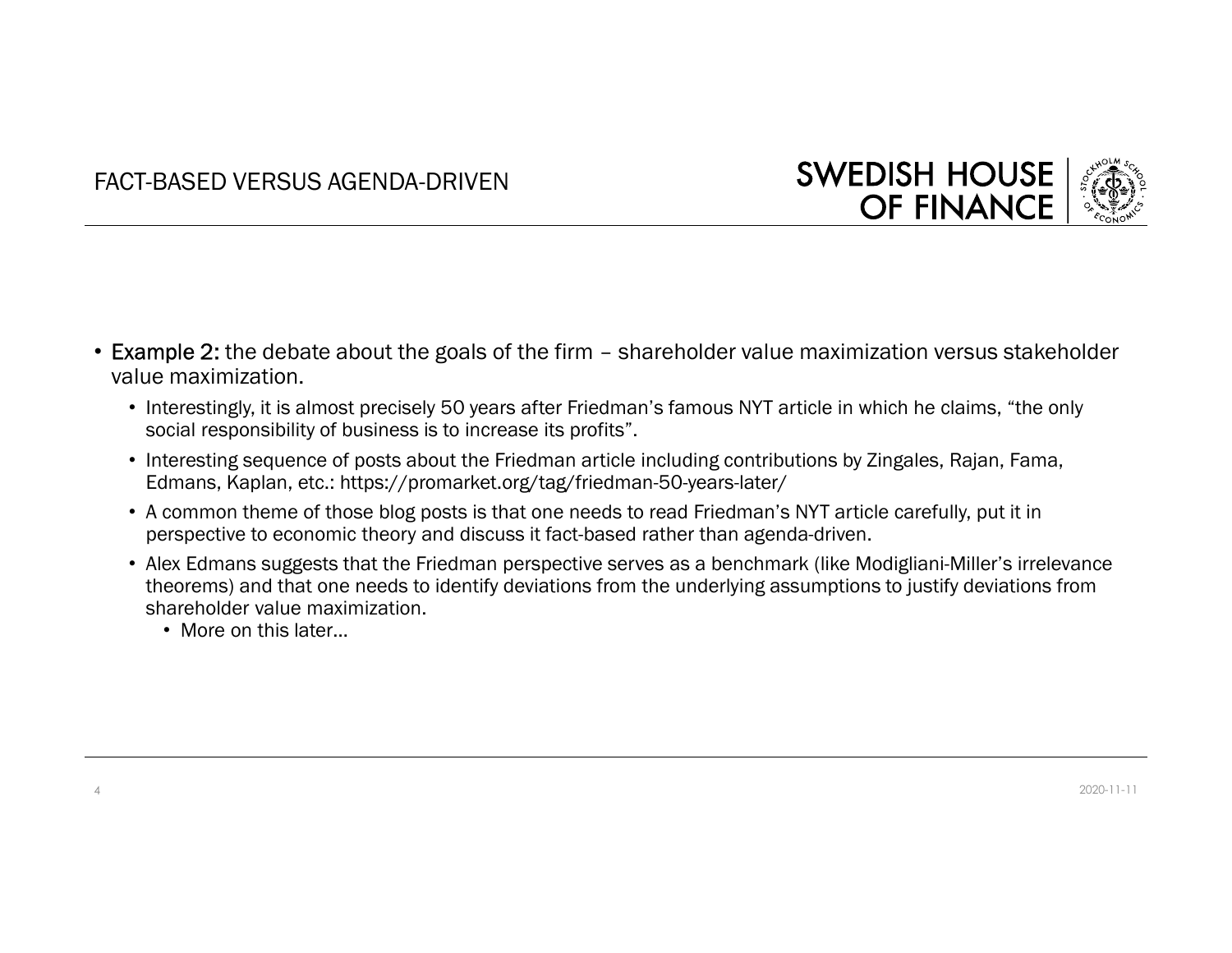# **THEORY**



- The fact-based versus agenda-driven discussion has the following implications for research:
- There is need to develop theory to better understand the mechanisms under which ES-dimensions start to matter in the financial context. Also, empirical research needs to impose a consistent conceptual framework when interpreting results. SWEDISH HOUSE (<br>
SWEDISH HOUSE (<br>
The fact-based versus agenda-driven discussion has the following implications for research:<br>
The fact-based versus agenda-driven discussion has the following implications for research:<br>
Th efact-based versus agenda-driven discussion has the following implications for research:<br>
• There is need to develop theory to better understand the mechanisms under which ES-dimensions start to matter<br>
in the financial co
	-
	-
- the data?
	- Market does not fully price in the positive effects of ESG on future cash flows (see Pedersen et al., 2020).
	- socially responsible. Unanticipated preference shifts lead to price increases of clean firms and price drops of polluting firms (Heinkel, Kraus and Zechner, 2001).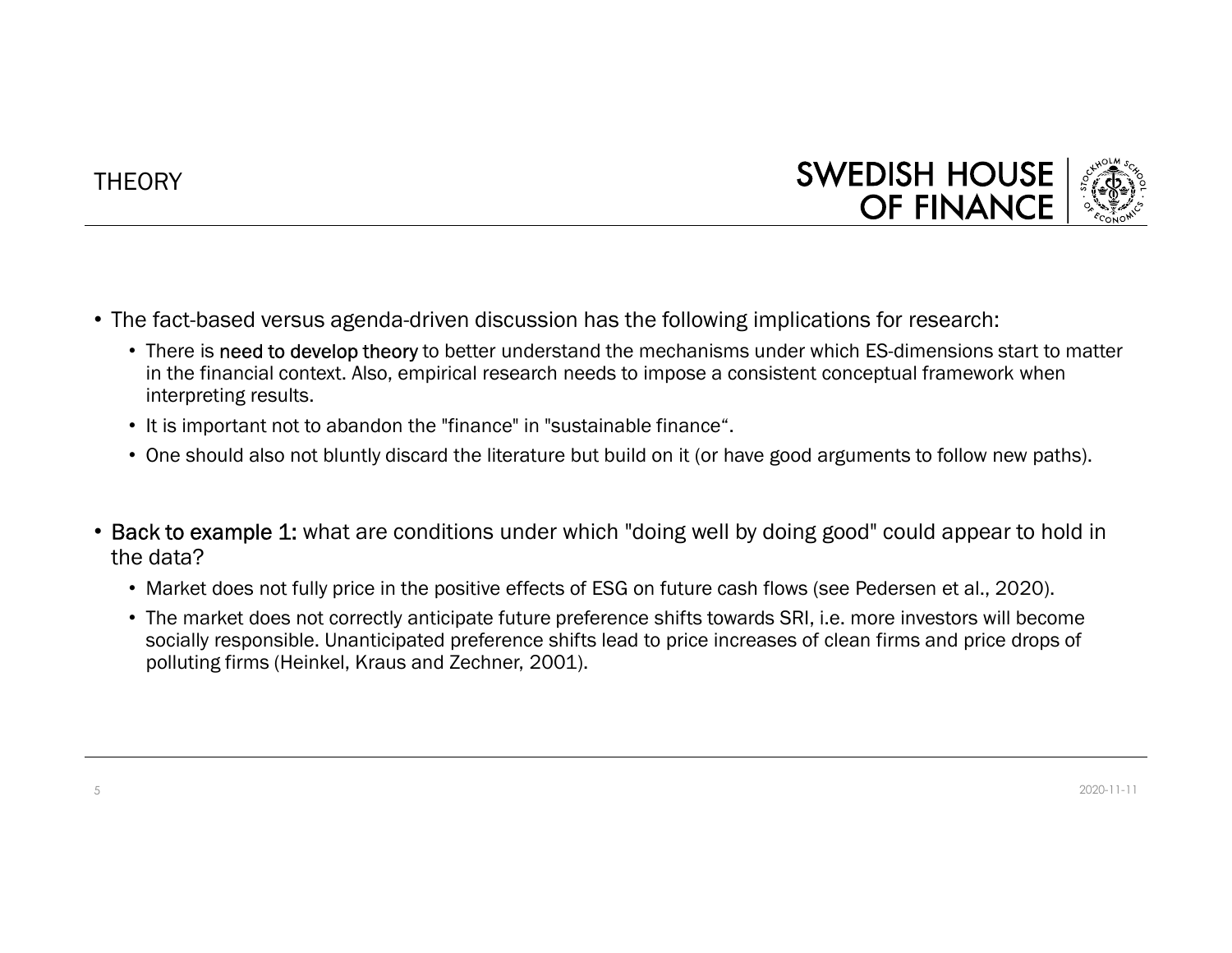# **THEORY**



- Back to example 2: the conditions under which Friedman's shareholder wealth maximization deviates fundamentally from stakeholder value maximization.
	- Based on Edmans' blog post "What Stakeholder Capitalism Can Learn From Milton Friedman".
	- One key assumption Friedman makes is that a company has no comparative advantage in socially responsible actions  $\rightarrow$  as a consequence, any choice to support a good cause becomes arbitrary and could have been done by any individual or any other firm  $\rightarrow$  however, if there is a comparative advantage along the socially responsible dimension, then a given firm should pursue that specific investment  $\rightarrow$  and it will do so if it follows stakeholder value maximization principles.
		- Coca-Cola, for example, has developed expertise in logistics to distribute its drinks all over the world  $\rightarrow$  they leverage this expertise to distribute medicines throughout several African countries; medicines rather than books, as the former must be kept cool—and, as a drinks company, Coca-Cola has a particular comparative advantage in refrigerated transportation.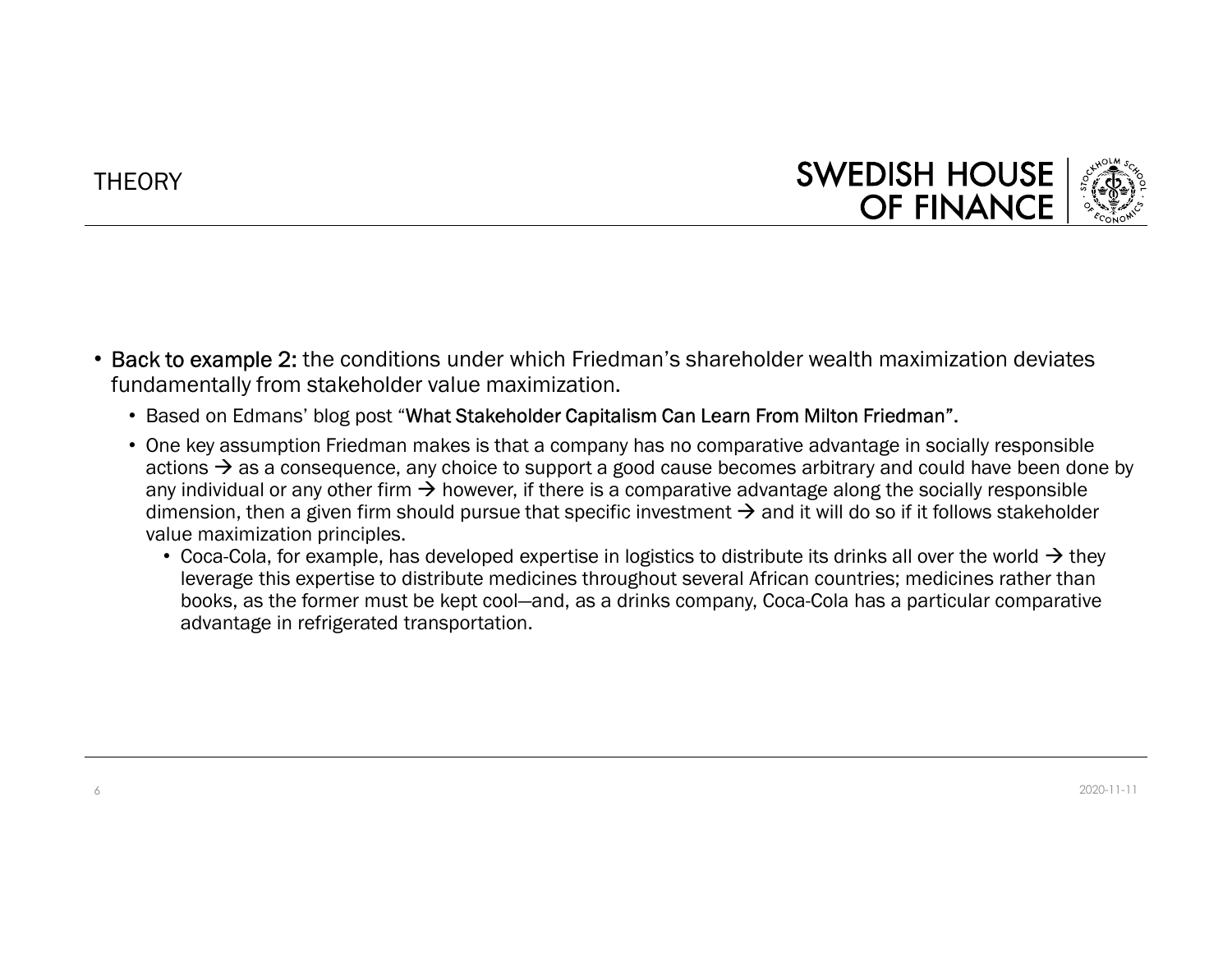

- This is an obvious point. Still, a very important one.
- We need better quality data.
	- Verified, standardized and not self-reported.
		- Basically, we need ESG to become part of "financial reporting".
		- ESG-data needs to be validated like financial data is validated by auditors.
	- Measures that measure what matters: a key issue for the research agenda is to study the right output variables (e.g., detailed data on emissions) and not necessarily the available output variables (e.g., financial returns).
		- A main challenge for research is to find evidence that any of the current developments in financial markets (e.g., the large increase in SRI) will have any measurable impact on the environment or other dimensions of ESG.
		- Currently, we study the impact of ESG on bond spreads, equity returns, fund flows, etc.. This is interesting in a traditional finance context but does not teach us much about the progress we are making in the transition to more sustainable markets.
- **Community** is an obvious point. Still, a very important one.<br>
Freed better quality data.<br>
Fried, standardized and not self-reported.<br>
 EaS-data needs to be become part of "financial reporting".<br>
 EaS-data needs to be va documented in financial markets will cause (are likely to cause) a change in the behavior of firms, consumers, market participants that ultimately leads to a reduction in emissions or better safety standards for workers, etc.
	- Side note: this, however, is difficult and challenging to achieve beyond the data availability issue.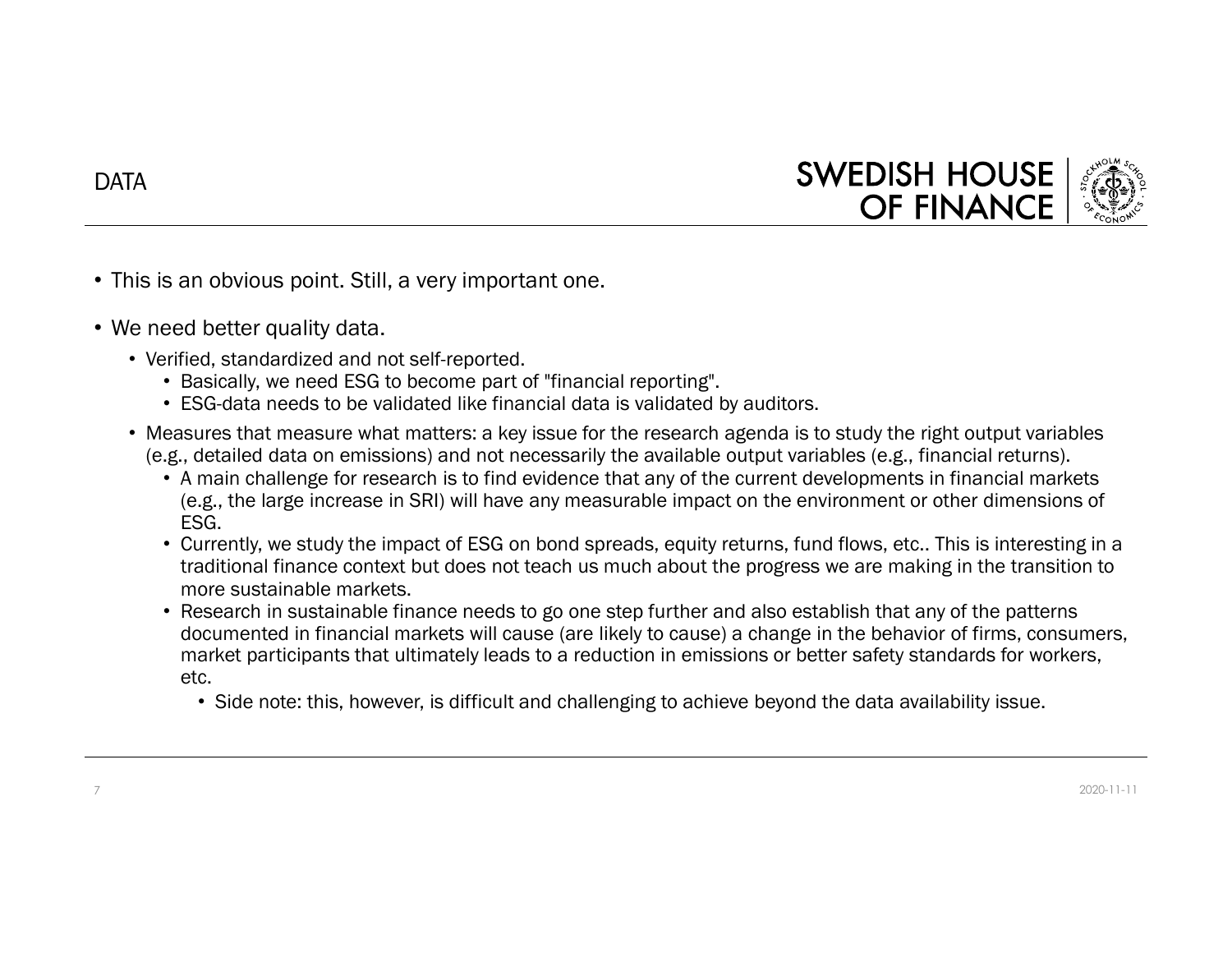### INTERDISCIPLINARITY



- Sustainability is an area that asks for interdisciplinary research but that is very tricky for several reasons:
	- More challenging in terms of production because different disciplines write very different papers (even the overall process of research varies substantially across disciplines).
	- Few journals that are top quality publish interdisciplinary research.
	- Thus, hard to evaluate and assess such research in tenure and promotion situations (leading to incentive problems for junior faculty).
	- Interdisciplinary research must not compromise in terms of quality within each field involved.
- Sustainability is an area that asks for interdisciplinary research but that is very tricky for several reasons:<br>• More challenging in terms of production because different disciplines wite very different papers (even the foster, evaluate and reward interdisciplinary research.